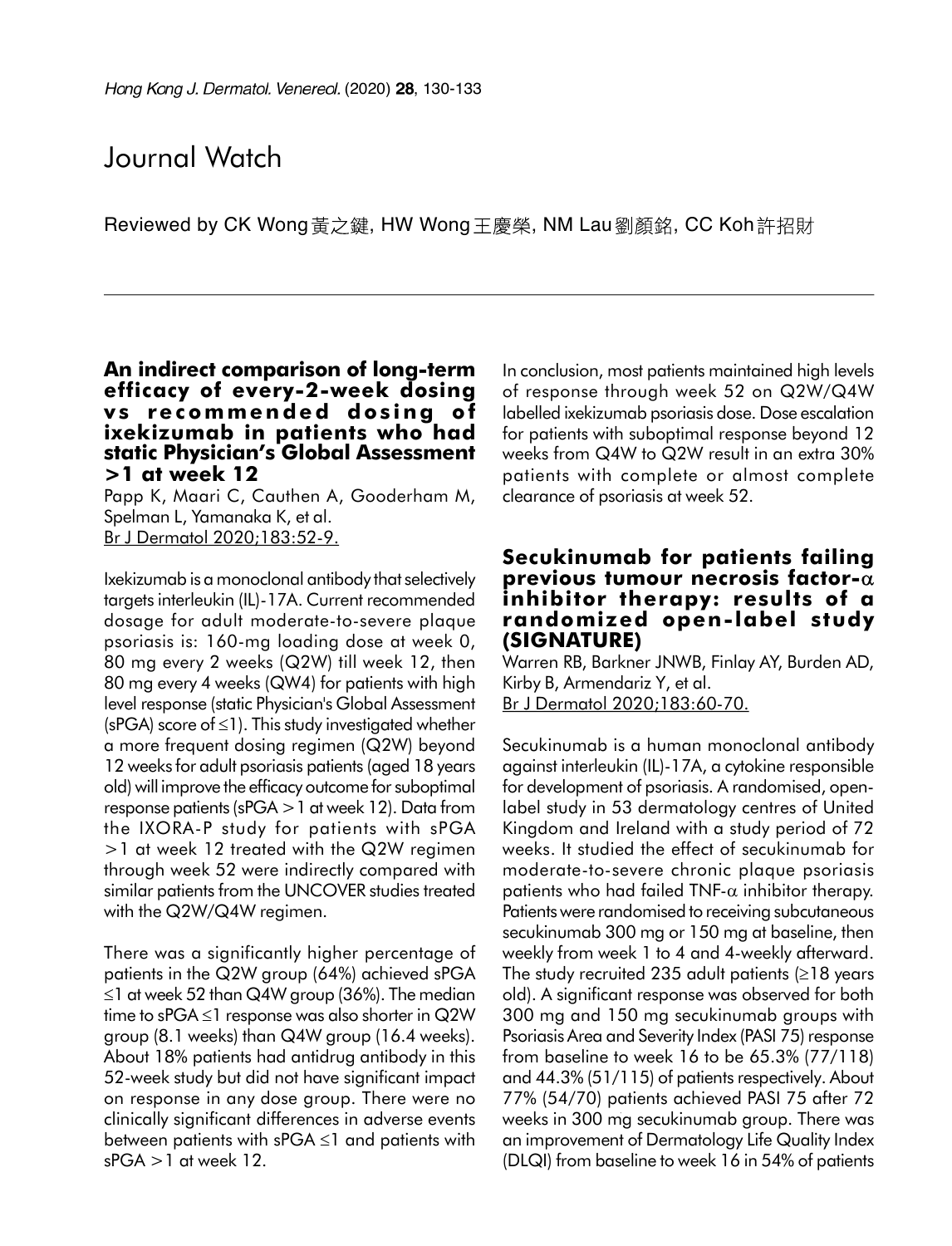The safety profile was favourable with the most common side effects being headache and nasopharyngitis and a higher incidence of candida infection. No cases of Crohn disease, ulcerative colitis, or tuberculosis were reported. It was therefore concluded that secukinumab is highly effective and safe for psoriasis patients who had failed TNF- $\alpha$ inhibitor therapy.

#### Surgery versus combined treatment with curettage and imiquimod for nodular basal cell carcinoma: Oneyear results of a noninferiority, randomized, controlled trial

Sinx KAE, Nelemans PJ, Kelleners-Smeets NWJ, Winnepenninckx VJL, Arits AHMM, Mosterd K. J Am Acad Dermatol 2020;83:469-76.

To investigate whether curettage enables deeper penetration of imiquimod into nodular basal cell carcinoma (nBCC), a multicentre, randomised, controlled non-inferiority trial comparing conventional surgical excision of nBCC with curettage of nBCC then daily application of 5% Imiquimod cream for five days per week over 6 weeks was performed. Patients with primary nBCC of 4 mm to 20 mm, confirmed by a 3-mm biopsy, were recruited. Exclusion criteria were recurrent BCC or aggressive histopathological subtypes. The primary study endpoint was the proportion of patients with no evidence of treatment failure at one year.

A total of 145 patients were included in the trial between January 2016 and November 2017. One year after treatment, 86.3% patients treated with curettage and imiquimod cream and 100% treated by surgical excision were free from treatment failure respectively. The absolute difference was -13.7%  $(95\%$  CI-21.6% to -5.8%; 1-sided P=0.0004), thus favouring surgical excision. At 3 months after treatment 6.8% of the curettage and imiquimod group had residual tumour at three months compared to 0% in the surgical excision group. Moderate to severe pain was report in a lower percentage (13.5%) of patients treated with curettage and imiquimod cream than those treated excision (27%). However, the difference did not reach significance. Although investigator-reported cosmetic outcome with curettage and imiquimod was significantly better than after surgical excision, patient rating of the cosmetic outcome for both modalities were similar patient ratings of cosmetic results for other sites except the head and neck were similar in both treatment groups. In contrast, patient ratings for nBCCs located on the head and neck reported a significantly better cosmetic result with curettage and imiquimod than with surgical excision.

It was concluded that surgical excision was significantly more effective than curettage and imiquimod in this study. Curettage and imiquimod may lead to better cosmetic outcome especially over the head and neck region.

### No evidence of increased cancer incidence in children using topical tacrolimus for atopic dermatitis

Paller AS, Folster-Holst R, Chen SC, Diepgen TL, Elmets C, Margolis DJ, et al. J Am Acad Dermatol 2020;83:375-81.

Due to the theoretical possibility of increased risk of cutaneous or other cancers from the immunosuppressive effect of topical calcineurin inhibitors (TCI), United States (US) and European regulators issued warnings against continuous longterm use of topical tacrolimus and pimecrolimus. However, as there is no clear epidemiological evidence supporting a causal relationship, the APPLES trial (A Prospective Pediatric Longitudinal Evaluation to Assess the Long-Term Safety of Tacrolimus Ointment for the Treatment of Atopic Dermatitis) examined whether topical treatment with tacrolimus 0.03% or 0.1% ointment increases children's long-term risk of malignancy.

Children with atopic dermatitis who had used tacrolimus ointment for over six weeks before age 16 were recruited. Patients with a past history of cancer were also recruited. During the study period, there were no restrictions on treatment. The amount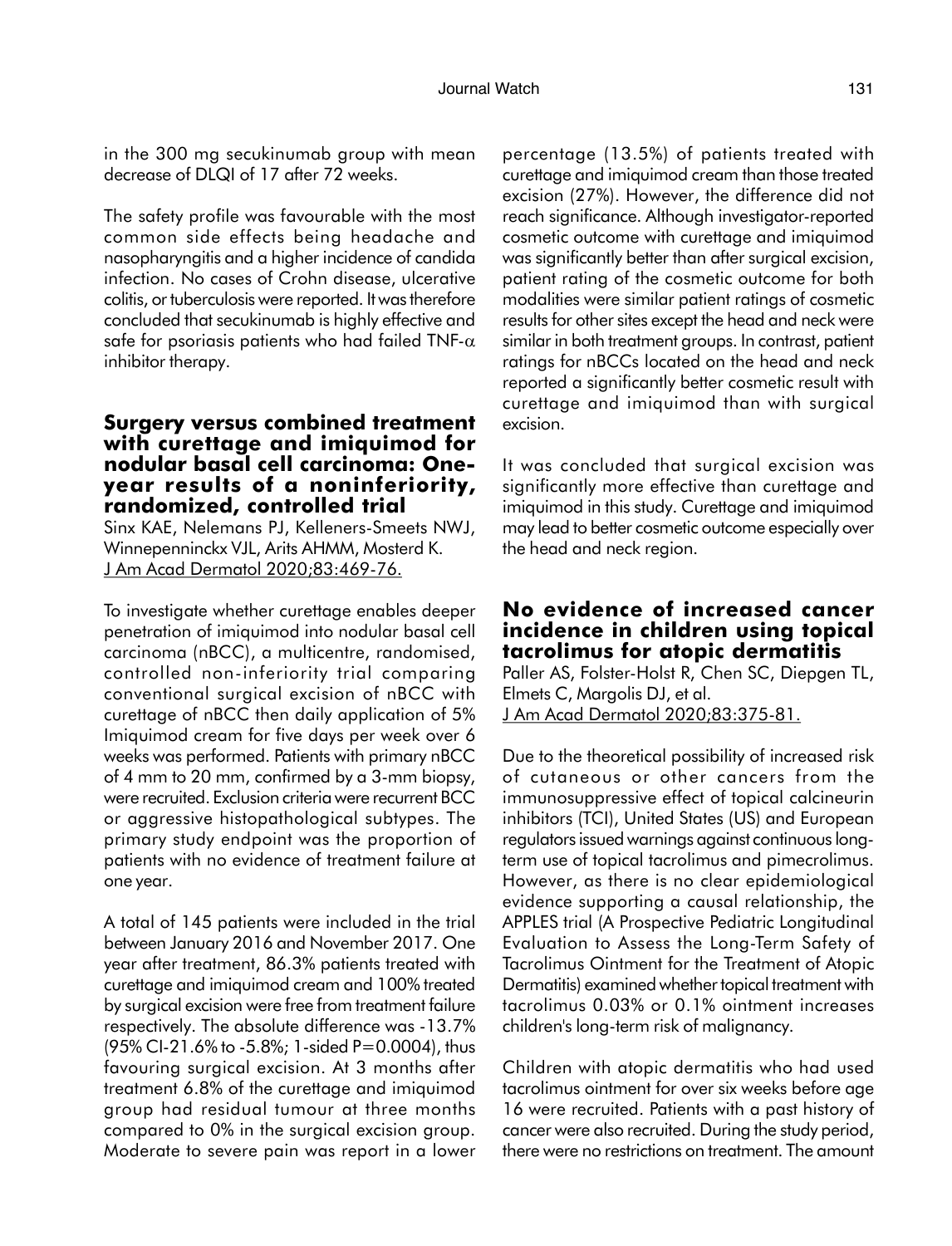of TCI used by the patient after enrollment was not quantified. The study duration was planned for 10 years and an independent Endpoint Review Committee reviewed all potential cancer events.

There were 8071 patients enrolled from 9 countries of which 2125 patients (26.7%) completed the study. The mean age at enrollment was 7.1 years and the mean time between first use of tacrolimus and enrollment in APPLES was 1.8 years. The mean age of first exposure to tacrolimus and pimecrolimus was 5.7 years and 4.8. years respectively. The estimated mean TCI exposure before enrollment was 885 grams of tacrolimus ointment. There were six incident cancer events in six individuals of which one was a spitzoid melanoma. No nonmelanoma skin cancers or incident lymphomas were observed. The observed rate of all incident cancers, which was 6 events per 44,629 person-years, which was similar to the expected rate of a population matched by age, sex, race, and country of origin.

In conclusion, this study found no evidence that tacrolimus ointment increases cancer risk in children with atopic dermatitis.

### Clinical outcomes of once-daily darunavir in treatment-experienced patients with darunavir resistance associated mutations through 48 weeks of treatment

Rolle C-P, Marquez O, Nguyen V, Hinestrosa F, DeJesus E, et al. Int J STD & AIDS 2020;31:958-66.

Darunavir (DRV) is approved for once-daily use in HIV patients with no DRV resistance-associated mutations (RAMs) and twice-daily use in those with DRV RAMs. Studies have suggested that once-daily DRV remains effective in the presence of 1-2 DRV RAMs whereas three or more DRV RAMs are needed for DRV resistance. As there are few data regarding the long-term use of once-daily DRV in patients with DRV RAMs, this observational study evaluated the 48-week clinical outcomes of 22 treatmentexperienced patients with 1 DRV RAMs that were switched to once-daily DRV boosted with either ritonavir (DRV/r) or cobicistat (DRV/c). The safety parameters were analysed throughout the study and the primary endpoint was HIV-1 RNA <50 copies/ ml at week 48.

Of the 22 patients suitable for analysis, 18 (82%) had baseline HIV-1 RNA <50 copies/ml. The median number of historical DRV RAMs at baseline was two and the median age of the sample was 53 years. At week 48 after switching to once-daily boosted DRV, 20 (91%) cases had HIV-1 RNA <50 copies/ml, and 2 (9%) cases had HIV-1 RNA of >50 copies/ml who were found to have suboptimal adherence. No adverse drug reactions were observed throughout the 48-week study period.

It was concluded that virological control was achieved by once-daily DRV in patients with one historical DRV RAMs and that it was a well-tolerated and safe treatment option. Further studies are required.

### 2019 UK National Guideline for consultations requiring sexual history taking: Clinical Effectiveness Group British Association for Sexual Health and HIVS

Brook G, Church H,Evans C, Jenkinson N, McClean H, Mohammed H, et al. Int J STD & AIDS 2020;31:920-38.

This updated version of the 2013 guidelines provides guidance in consultations requiring sexual history taking. The updated version contains new recommendations for managing cases of female genital mutilation (FGM), online testing, transgender (and non-binary) individuals and chemsex. In contrast to previous versions, the recommendations are given without assuming a specific gender identification. Gender terminology has also been updated in line with the British Association for Sexual Health and HIV. Although primarily intended for use in the UK Sexual Health/Sexual and Reproductive Healthcare service settings, but it can also be applied or adapted for sexual health assessments in other settings.